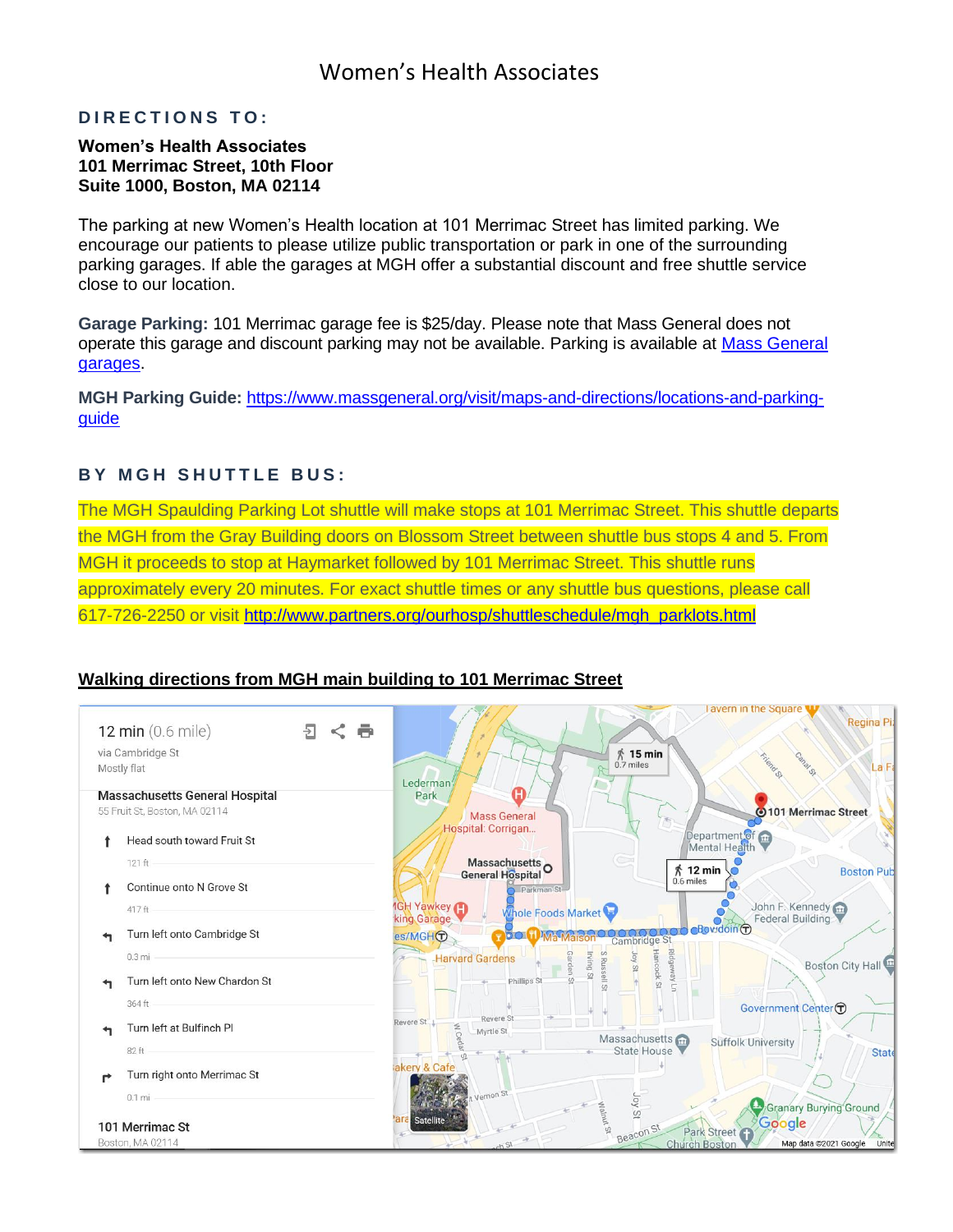## **Walking directions from North Station**



#### **Walking directions from Government Center Garage**

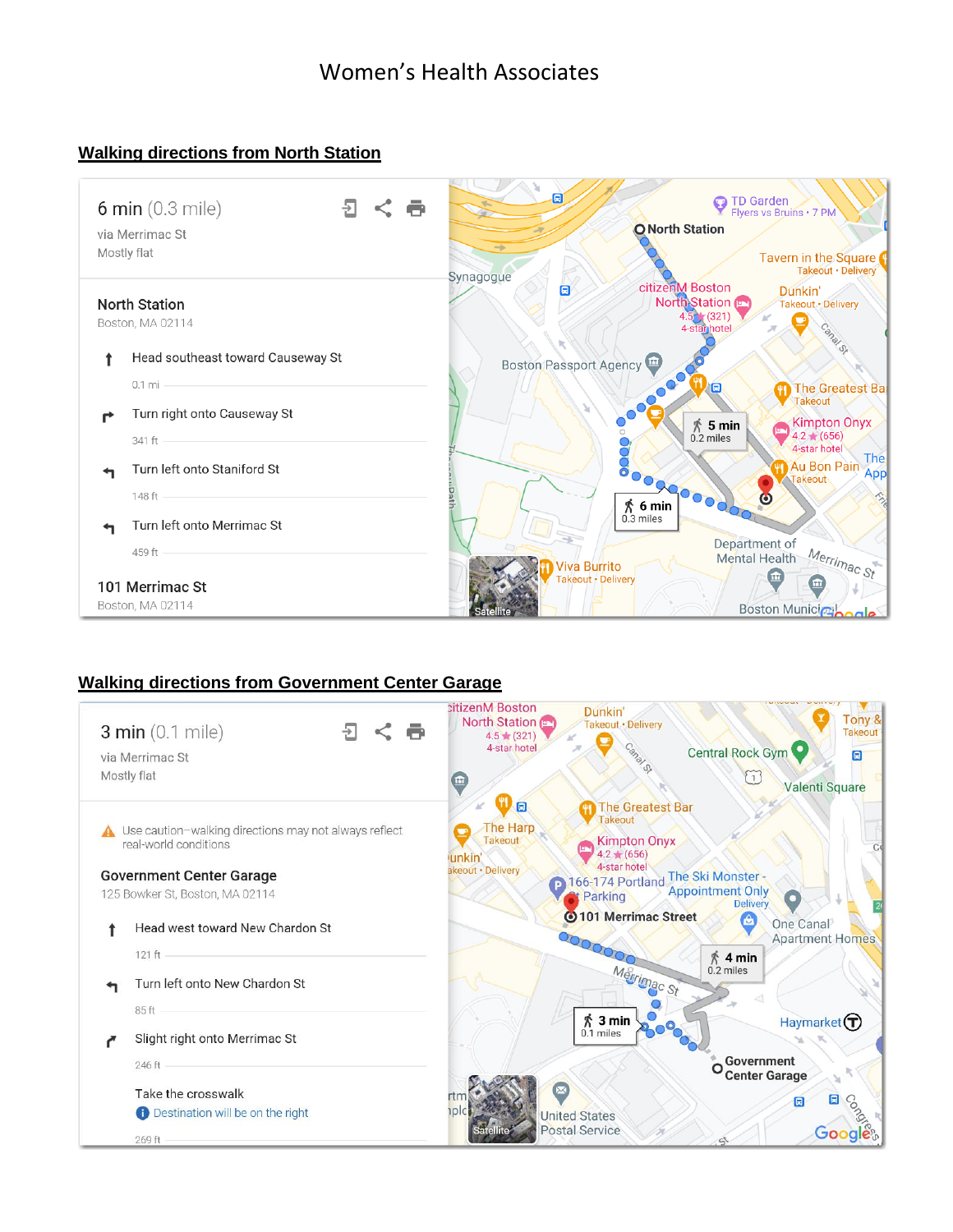# Women's Health Associates

#### **B Y M B T A :**

We are conveniently located close to North Station (MBTA Commuter Rail, Green Line and Orange Line) as well as Bowdoin (MBTA Blue Line) and Haymarket (MBTA Orange Line, Green Line) Stations.

### **North Station (MBTA Commuter Rail, Green Line, Orange Line)**

Take the Orange or Green Line to the North Station stop. Take the Valenti Way exit out of the Station. Exiting the subway station, you will be at the intersection of Valenti Way and Canal Street. Follow Valenti Way two blocks to Portland Street. At Portland Street, you will see the Anthem Restaurant in front of you. Turn right onto Portland Street (Note: Our building, 101 Merrimac, has two entrances – one on Merrimac Street and another on Portland Street – both have "101" signs over the doors). 101 Merrimac Street is the next building on the left after the restaurant. The 101 Merrimac Street building is marked by an Au Bon Pain sign at street level.

### **Bowdoin Station (MBTA Blue Line)**

Take the Blue Line to the Bowdoin Station stop. Exit right onto Cambridge Street, and walk towards New Chardon Street. Turn right at New Chardon Street, and continue on New Chardon Street for three blocks. At the Suffolk County Municipal Court, make a sharp left onto Merrimac Street. 101 Merrimac Street will be approximately two blocks down on your right. The 101 Merrimac Street building is marked by an Au Bon Pain sign at street level.

## **Haymarket Station (MBTA Orange Line, Green Line)**

Take the Orange Line to the Haymarket Station stop. Turn left out the Haymarket Square exit and towards New Chardon Street. Turn left onto New Chardon Street, and continue for one block. At the intersection of New Congress Street and New Chardon Street, veer right onto Merrimac Street (no street sign for Merrimac Street). The Suffolk County Municipal Court should be ahead of you, on your left. 101 Merrimac Street will be approximately two blocks down on your right. The 101 Merrimac Street building is marked by an Au Bon Pain sign at street level.

## **B Y C A R :**

#### **From the North (Interstate 93)**

- Head South on the Interstate (93 South).
- Take the Haymarket Square/Government Center exit (first exit after Storrow Drive). At the bottom of the ramp, you must turn right.
- Continue for approximately 100 yards until you get to the next light at Congress Street.
- Take a right onto Congress Street this will become Portland Street. Our building, 101 Merrimac, has two entrances – one on Merrimac Street and one on Portland Street. 101